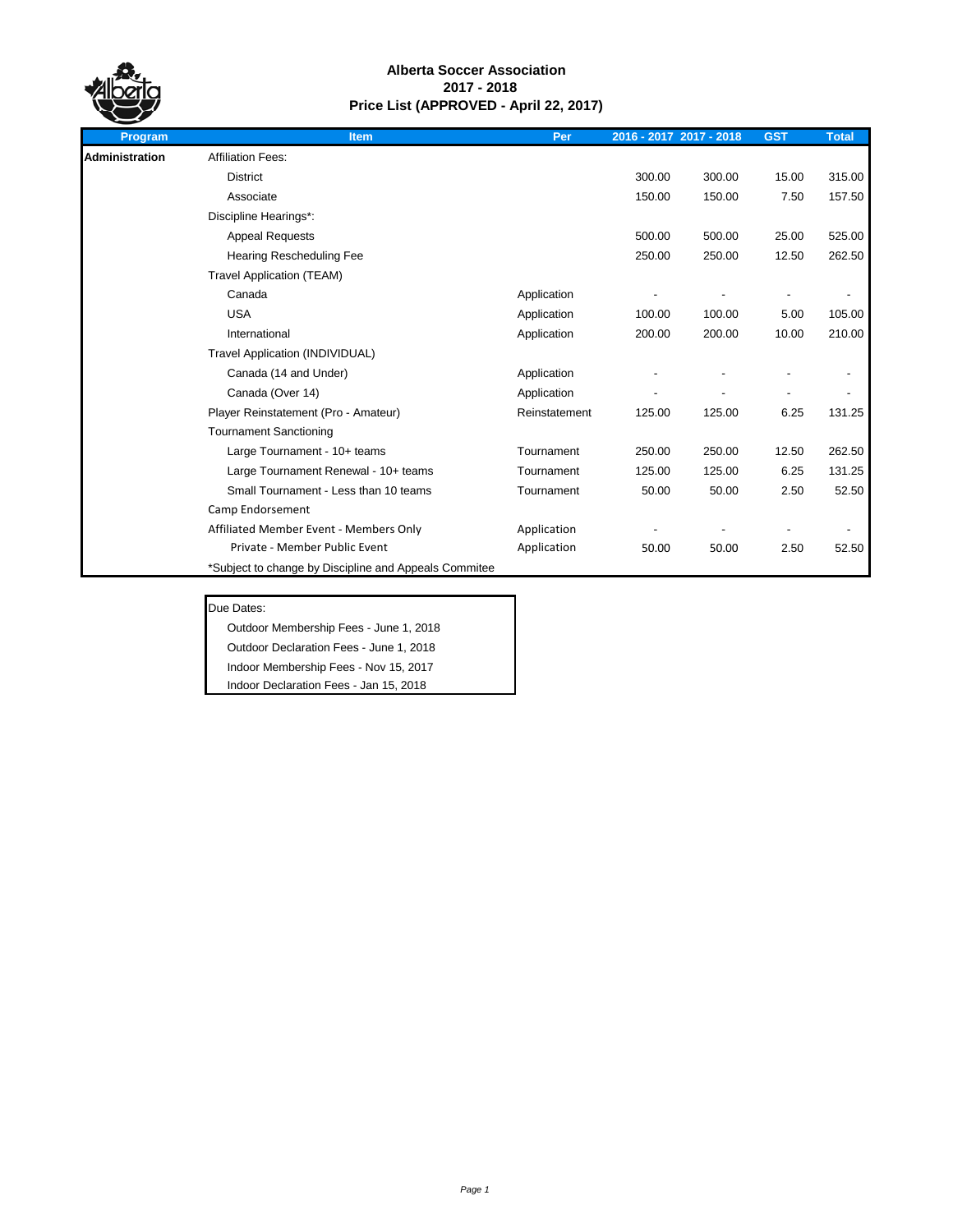

## **Alberta Soccer Association 2017 - 2018 Price List (APPROVED - April 22, 2017) - Updated Age Groups\***

| Program | <b>Item</b>                                           | Per    | 2016 - 2017 2017 - 2018                                  |        | <b>GST</b>    | <b>Total</b> |
|---------|-------------------------------------------------------|--------|----------------------------------------------------------|--------|---------------|--------------|
|         |                                                       |        |                                                          |        |               |              |
| Youth   | Youth Indoor Membership*                              |        |                                                          |        |               |              |
|         | $U-4$ to $U-8$                                        | Player | 4.00                                                     | 4.00   |               | 4.00         |
|         | $U-10$                                                | Player | 4.00                                                     | 4.00   |               | 4.00         |
|         | $U-12$                                                | Player | 4.00                                                     | 4.00   |               | 4.00         |
|         | $U-14$                                                | Player | 4.00                                                     | 4.00   |               | 4.00         |
|         | $U-16$                                                | Player | 4.00                                                     | 4.00   | 0.20          | 4.20         |
|         | $U-18$                                                | Player | 4.00                                                     | 4.00   | 0.20          | 4.20         |
|         | *Add outdoor fee below for non outdoor players        |        |                                                          |        |               |              |
|         | Youth Outdoor Membership*                             |        | CSA Fee = \$9.00 per player (included in per player fee) |        |               |              |
|         | U-5 Player (including CSA Fee)                        | Player | 18.00                                                    | 6.00   |               | 6.00         |
|         | U-7 Player (Including CSA Fee)                        | Player | 18.00                                                    | 12.00  |               | 12.00        |
|         | U-9 Player (Including CSA Fee)                        | Player | 19.00                                                    | 18.00  |               | 18.00        |
|         | U-11 Player (Including CSA Fee)                       | Player | 20.50                                                    | 21.00  |               | 21.00        |
|         | U-13 Player (Including CSA Fee)                       | Player | 21.50                                                    | 22.00  |               | 22.00        |
|         | U-15 Player Tier I (Includling CSA Fee)               | Player | 27.50                                                    | 28.00  | 1.40          | 29.40        |
|         | U-15 Player Tier II-III (Including CSA Fee)           | Player | 25.50                                                    | 26.00  | 1.30          | 27.30        |
|         | U-15 Player Tier IV and Lower (Including CSA Fee)     | Player | 23.50                                                    | 24.00  | 1.20          | 25.20        |
|         | U-17 Player Tier I (Including CSA fee)                | Player | 28.50                                                    | 29.00  | 1.45          | 30.45        |
|         | U-17 Player Tier II-III (Including CSA Fee)           | Player | 26.50                                                    | 27.00  | 1.35          | 28.35        |
|         | U-17 Player Tier IV and Lower (Including CSA Fee)     | Player | 24.50                                                    | 25.00  | 1.25          | 26.25        |
|         | U-19 Player Tier I (Including CSA Fee)                | Player | 29.50                                                    | 30.00  | 1.50          | 31.50        |
|         | U-19 Player Tier II-III (Including CSA Fee)           | Player | 27.50                                                    | 28.00  | 1.40          | 29.40        |
|         | U-19 Player Tier IV and Lower (Including CSA Fee)     | Player | 25.50                                                    | 26.00  | 1.30          | 27.30        |
|         | Indoor Youth Provincial Declaration fee (U14 & under) | Team   | 425.00                                                   | 425.00 | $\frac{1}{2}$ | 425.00       |
|         | Indoor Youth Provincial Declaration fee (U16 & older) | Team   | 425.00                                                   | 425.00 | 21.25         | 446.25       |
|         | Youth Outdoor Provincial Declaration Fee:             |        |                                                          |        |               |              |
|         | U13 Outdoor Provincials*                              | Team   | 425.00                                                   | 425.00 |               | 425.00       |
|         | U15 - U19 Provincials*                                | Team   | 425.00                                                   | 425.00 | 21.25         | 425.00       |
|         | U15 T1 & U17 T1 (Leading to Nationals)                | Team   | 600.00                                                   | 600.00 | 30.00         | 630.00       |

### Due Dates:

Outdoor Membership Fees - June 1, 2018 Outdoor Declaration Fees - June 1, 2018 Indoor Membership Fees - Nov 15, 2017

Indoor Declaration Fees - Jan 15, 2018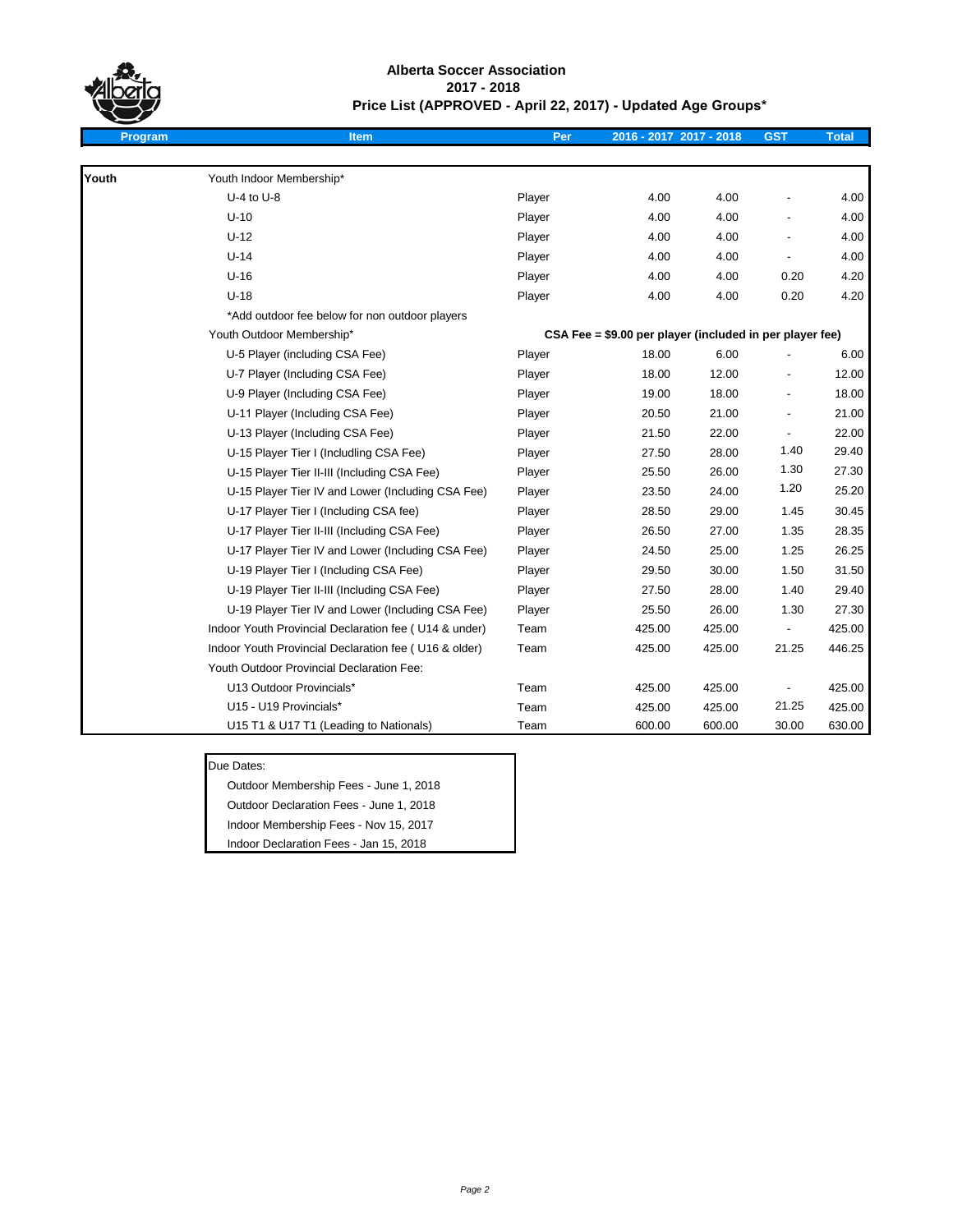

| <b>Program</b> | <b>Item</b>                                        | Per    |                                                          | 2016 - 2017 2017 - 2018 | <b>GST</b> | <b>Total</b> |
|----------------|----------------------------------------------------|--------|----------------------------------------------------------|-------------------------|------------|--------------|
|                |                                                    |        |                                                          |                         |            |              |
| <b>Senior</b>  | Senior Indoor Membership:                          |        |                                                          |                         |            |              |
|                | New Senior Team Membership Fee                     | Team   | 425.00                                                   | 425.00                  | 21.25      | 446.25       |
|                | Senior Indoor Membership Fee*                      | Player | 4.00                                                     | 4.00                    | 0.20       | 4.20         |
|                | *Add outdoor fee below for non outdoor players     | Player |                                                          |                         |            |              |
|                | Senior Outdoor Membership (Open Age)               |        | CSA Fee = \$9.00 per player (included in per player fee) |                         |            |              |
|                | AMSL / Premier (including CSA Fee)                 | Player | 29.50                                                    | 29.50                   | 1.48       | 30.98        |
|                | Tier I -III (Including CSA Fee)                    | Player | 27.50                                                    | 27.50                   | 1.38       | 28.88        |
|                | Recreational - Non-Provincial (Including CSA Fee)  | Player | 25.50                                                    | 25.50                   | 1.28       | 26.78        |
|                | Senior Outdoor Membership (Masters / Classics)     |        | CSA Fee = \$9.00 per player (included in per player fee) |                         |            |              |
|                | Major / Premier (including CSA Fee)                | Player | 29.50                                                    | 29.50                   | 1.48       | 30.98        |
|                | Tier I - III (Including CSA Fee)                   | Player | 27.50                                                    | 27.50                   | 1.38       | 28.88        |
|                | Recreational - Non-Provincial (Including CSA Fee)  | Player | 25.50                                                    | 25.50                   | 1.28       | 26.78        |
|                | Indoor Senior Declaration Fee                      | Team   | 425.00                                                   | 425.00                  | 21.25      | 446.25       |
|                | Senior Outdoor Declaration Fee:                    |        |                                                          |                         |            |              |
|                | Challenge & Jubilee & Major Masters / Classics     | Team   | 600.00                                                   | 600.00                  | 30.00      | 630.00       |
|                | Premier, Tier I - III & Premier Masters / Classics | Team   | 500.00                                                   | 500.00                  | 25.00      | 525.00       |
|                | AMSL Championship Men                              | Team   | 2,500.00                                                 | 600.00                  | 30.00      | 630.00       |
|                | <b>AMSL Development</b>                            | Team   | N/A                                                      | 3,500.00                | 175.00     | 3,675.00     |
|                | * Assumes Player was on an outdoor team same year  |        |                                                          |                         |            |              |

Due Dates:

Outdoor Membership Fees - June 1, 2018

Outdoor Declaration Fees - June 1, 2018

Indoor Membership Fees - Nov 15, 2017

Indoor Declaration Fees - Jan 15, 2018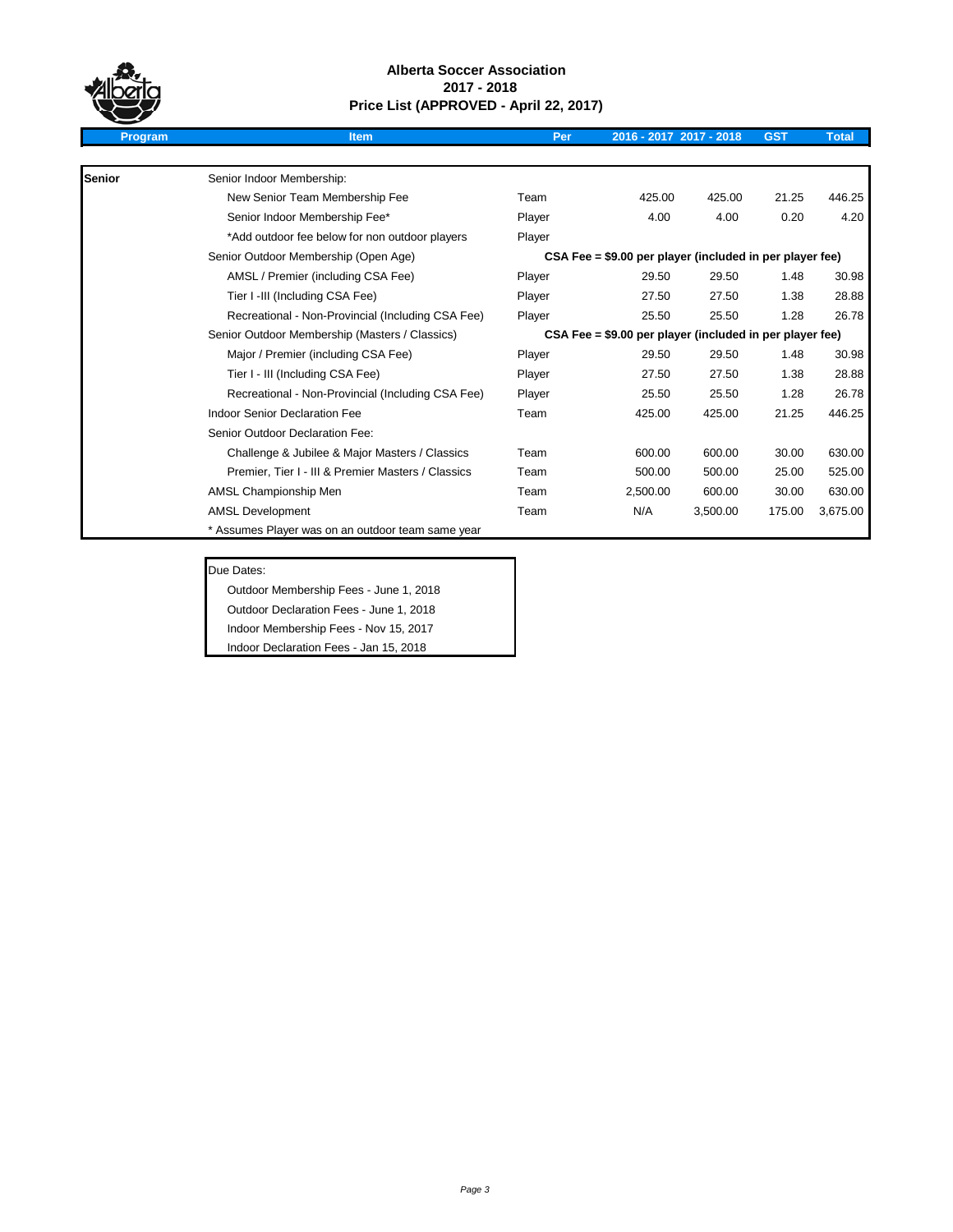

| Program                   | <b>Item</b>                                 | Per                |        | 2016 - 2017 2017 - 2018 | <b>GST</b> | <b>Total</b> |
|---------------------------|---------------------------------------------|--------------------|--------|-------------------------|------------|--------------|
|                           |                                             |                    |        |                         |            |              |
| Coaching                  | <b>Coaching Membership</b>                  | All Team Officials | 3.00   | 1.00                    | 0.05       | 1.05         |
|                           | <b>Community Stream Coaching Programs:</b>  |                    |        |                         |            |              |
|                           | Active Start (Minimum 12 Participants)      | Participant        | 20.00  | 20.00                   | 1.00       | 21.00        |
|                           | Fundamentals (Minimum 12 Participants)      | Participant        | 30.00  | 30.00                   | 1.50       | 31.50        |
|                           | Learning To Train (Minimum 12 Participants) | Participant        | 50.00  | 50.00                   | 2.50       | 52.50        |
|                           | Soccer for Life (Minimum 12 Participants)   | Participant        | 50.00  | 50.00                   | 2.50       | 52.50        |
|                           | Goalkeeping Workshops                       | Participant        | 100.00 | 100.00                  | 5.00       | 105.00       |
|                           | Licensing Stream Coaching Programs:         |                    |        |                         |            |              |
|                           | C License Training                          | Participant        | 375.00 | 375.00                  | 18.75      | 393.75       |
|                           | C License Mentorship                        | Participant        | 275.00 | 275.00                  | 13.75      | 288.75       |
|                           | C License Evaluation                        | Participant        | 150.00 | 150.00                  | 7.50       | 157.50       |
|                           | <b>B License Training</b>                   | Participant        | 425.00 | 425.00                  | 21.25      | 446.25       |
|                           | <b>B License Mentorship</b>                 | Participant        | 275.00 | 275.00                  | 13.75      | 288.75       |
|                           | <b>B License Evaluation</b>                 | Participant        | 200.00 | 200.00                  | 10.00      | 210.00       |
|                           | Goalkeeping Diploma 1                       | Participant        | 300.00 | 300.00                  | 15.00      | 315.00       |
| <b>Player Development</b> | Player Contributions - Select Team:         |                    |        |                         |            |              |
|                           | U <sub>13</sub>                             | Player             | 750.00 | 750.00                  |            | 750.00       |
|                           | U14                                         | Player             | 750.00 | 750.00                  |            | 750.00       |
|                           | Western & Canada Summer Games               | Player             | 300.00 |                         |            |              |
|                           | <b>Arctic Winter Games</b>                  | Player             |        | 600.00                  | 30.00      | 630.00       |
|                           | <b>Select Team Trial Fee</b>                | Player             | 10.00  | 10.00                   |            | 10.00        |
|                           | Player Contributions - Winter Training:     |                    |        |                         |            |              |
|                           | U13 - Canada Games                          | Player             | 280.00 | 280.00                  |            | 280.00       |
|                           | Mini Stars                                  | Player             |        |                         |            |              |
|                           | <b>City Programs</b>                        |                    | 265.00 | 265.00                  |            | 265.00       |
|                           | <b>Outreach Programs</b>                    |                    | 215.00 | 215.00                  |            | 215.00       |
|                           | Showcase                                    |                    | 50.00  | 50.00                   |            | 50.00        |
|                           | <b>Residential Camp</b>                     |                    | 340.00 | 340.00                  |            | 340.00       |

Due Dates:

Outdoor Membership Fees - June 1, 2018 Outdoor Declaration Fees - June 1, 2018

Indoor Membership Fees - Nov 15, 2017

Indoor Declaration Fees - Jan 15, 2018